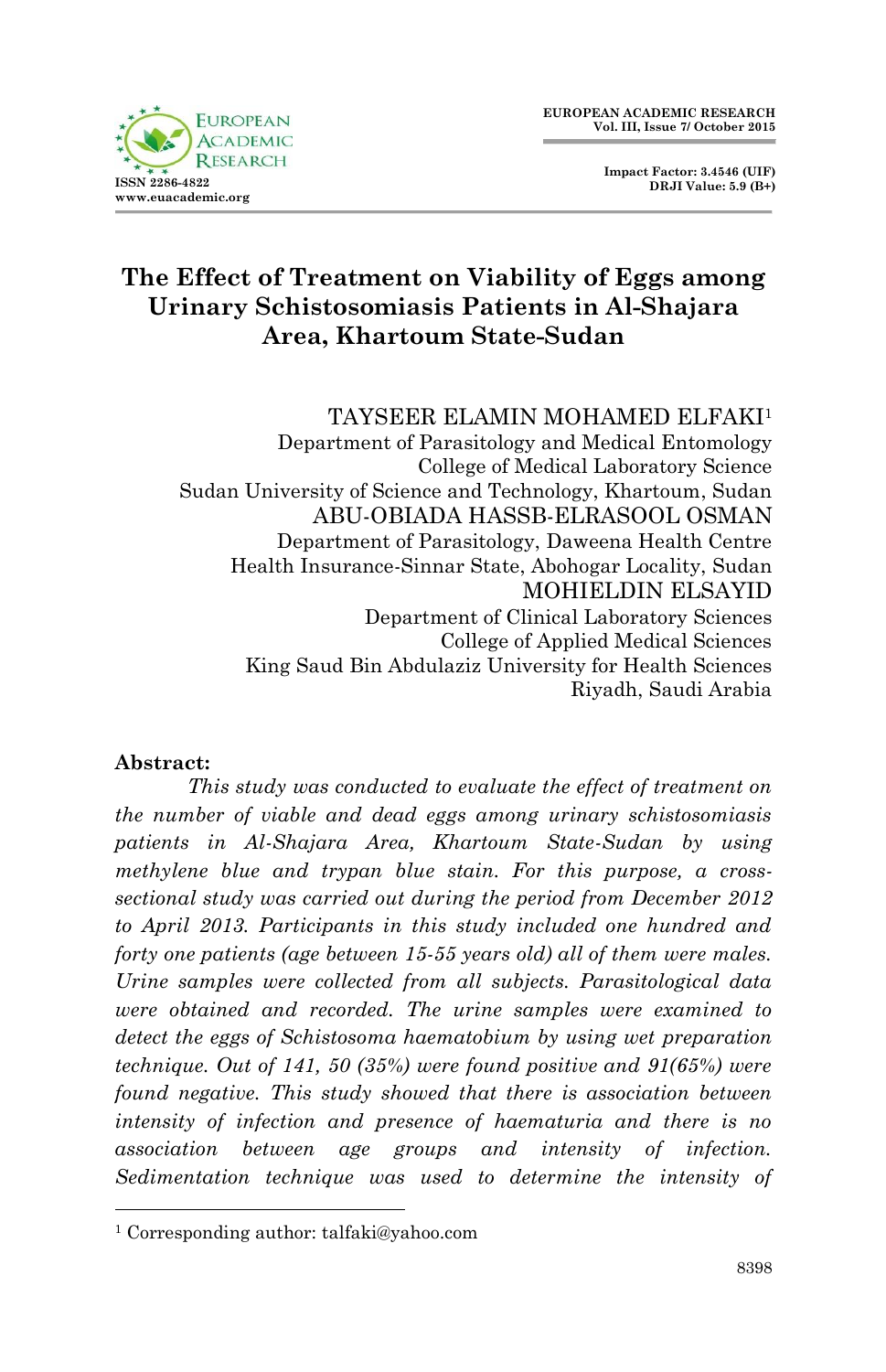*infection. Out of 50, 11 (22%) were presented as light infection and 39 (78%) were presented as heavy infection. The viability of eggs was detected by using methylene blue and trypan blue staining techniques. This study concludes that the mean number of viable eggs in treated patients was lower than the mean number of viable eggs in untreated patients and the mean number of dead eggs in treated patients was higher than the mean number of dead eggs in untreated patients with significant value less than 0.05.*

**Key words:** Methylene blue, *Schistosoma haematobium*, Sedimentation technique, Treatment, Viability test.

# **INTRODUCTION:**

Schistosomiasis is second only to malaria as a parasitic disease of serious public health importance in subtropical and tropical Africa: schistosomiasis is endemic to 76 countries $(1)$ . Schistosomiasis is caused by blood dwelling flukes called schistosomes. The worms were first described in 1852 by Theodore Bilharz, hence the illness is also known as bilharzias (1) . Schistosomiasis is a global health problem with over 200 million people infected worldwide and an estimated 200,000 deaths per year. There are three main species of *Schistosome* with world distribution largely reflecting the presence of specific snail hosts. Infection in humans results from fresh water exposure and the illness is characterized by both acute and chronic manifestations (2). Reasons for the persistence of the disease in spite of prolonged control and preventive efforts include wide distribution of the intermediate host, migration, the dependency of many poor populations in both rural and urban areas on *Schistosomes*-infested water sources for their domestic, occupational and recreational needs, lack of sanitation, portable water and scarcity of and deficiencies in preventive and curative health services<sup>(2)</sup>. . Urinary schistosomiasis results from granulomatous inflammation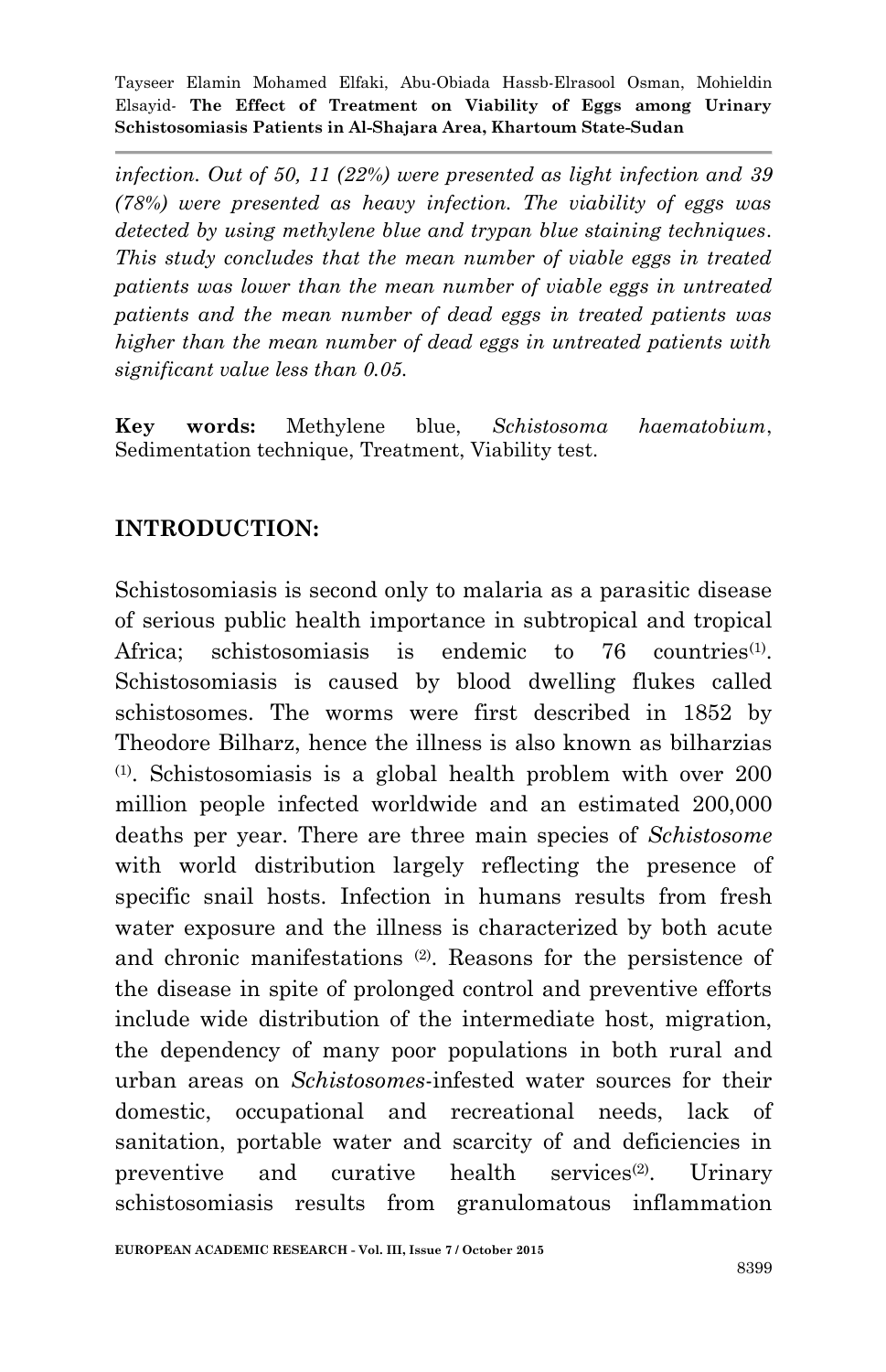resulting from the migration of *S.haematobium* eggs into the ureteric and bladder lumen. Microscopic hematuria is common. However, occasionally gross hematuria is reported, often in the terminal portion of the urine, dysuria (3) . Progressive fibrosis and calcification can lead to ureteric obstruction and hydronephrosis. There is also a reported higher incidence of squamous cell bladder carcinoma in individuals with chronic urinary schistosomiasis<sup>(4).</sup> The main objectives of this study were to determine to evaluate the effect of treatment on the number of viable and dead eggs of *S.haematobium* by using methylene and trypan blue in Al-Shajara area, to detect the prevalence of *S.haematobium* in study area, to detect the intensity of infection by using sedimentation techniques, to compare between methylene blue and trypan blue stains, to determine relationship between intensity of infection and hematuria, to determine relationship between intensity of infection and age groups, to determine relationship between intensity of infection, treatment and complete dose of treatment and to evaluate the effect of complete of dose of treatment on the number of viable and dead eggs of S.haematobium by using methylene and trypan blue.

# **MATERIALS AND METHODS:**

### **Study area:**

This study was conducted in Al-Shajara area, Khartoum State, Sudan, during the period from December 2012 to April 2013.

### **Study subjects:**

The studied populations included in this study were males with different residential area (Al-Lamab, Bahar Abiad, Alray Almasry, Eleshlag and Alhamadab) who were come to Al-Shajara to work and swim those participants with different education levels and age ranging from 15 to 55 years with the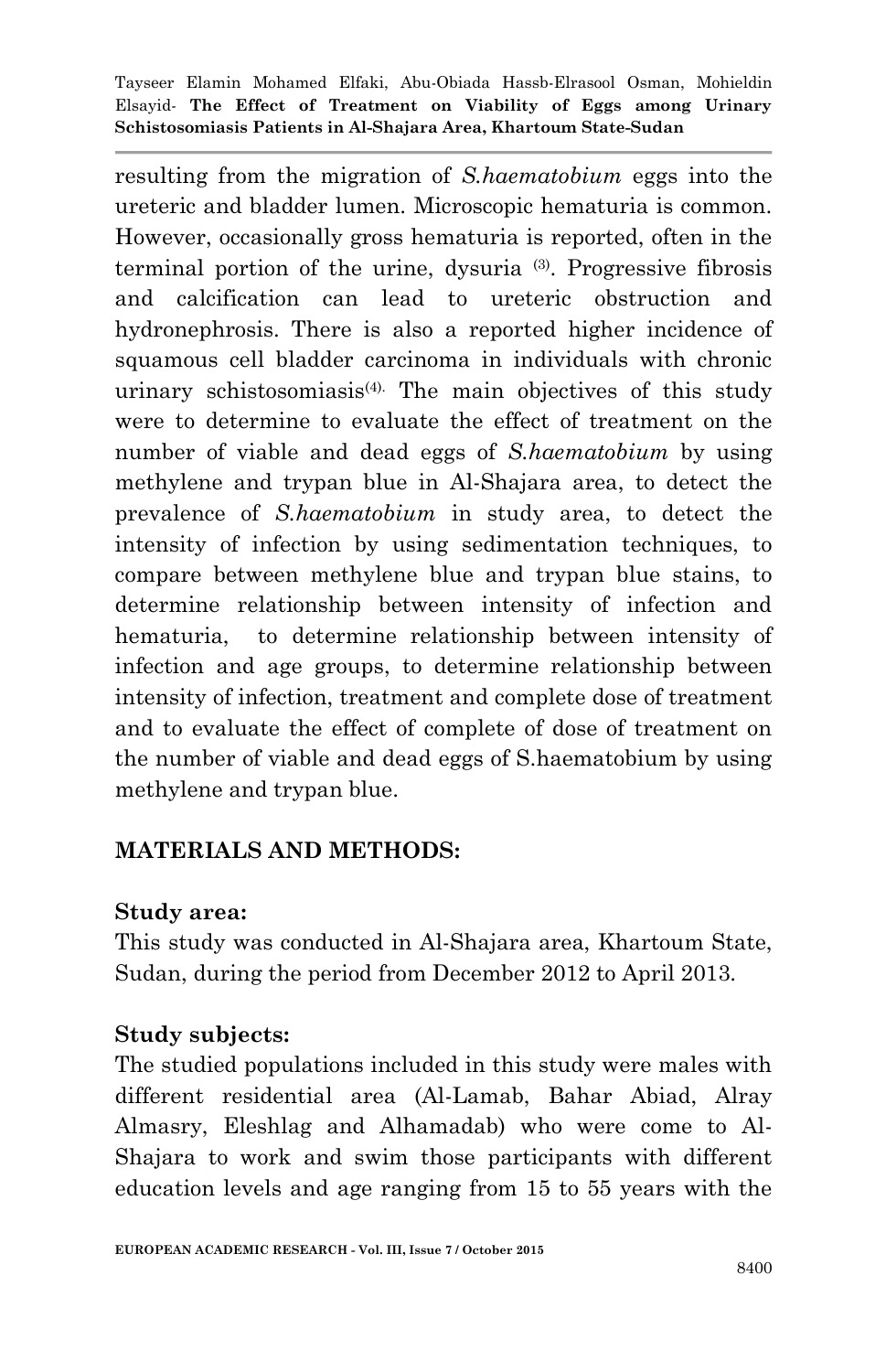mean age was 25 year. Random samples were collected from them after their agreed to participate in this study. The age of study subjects included in the present study was divided into 4 groups 15-25, 25-35, 35-45 and 45-55 year.

## **Study design:**

This was cross-sectional study conducted to determine the effects of treatment on viability of eggs among urinary schistosomiasis patients who attended Al-Shajara Health Centre.

### **Sample size:**

A total of 141patients, who attended Al-Shajara Health Centre during the period from December 2012 to April 2013 were included in the study.

#### **Sampling:**

In this study a total of 141 questionnaires were administered. And a total of 141 urine samples were collected, from among those that filled the questionnaire.

### **Design of questionnaire:**

The design of questionnaire include gender, age, observation of blood and mucus in the stool, visit to water bodies (risk factor), history to previous infection and previous treatment, presence of latrines in the houses, source of drinking water and a simple knowledge on the sign and symptoms of the diseases and also employs the activities that put an individual at the risk of infection.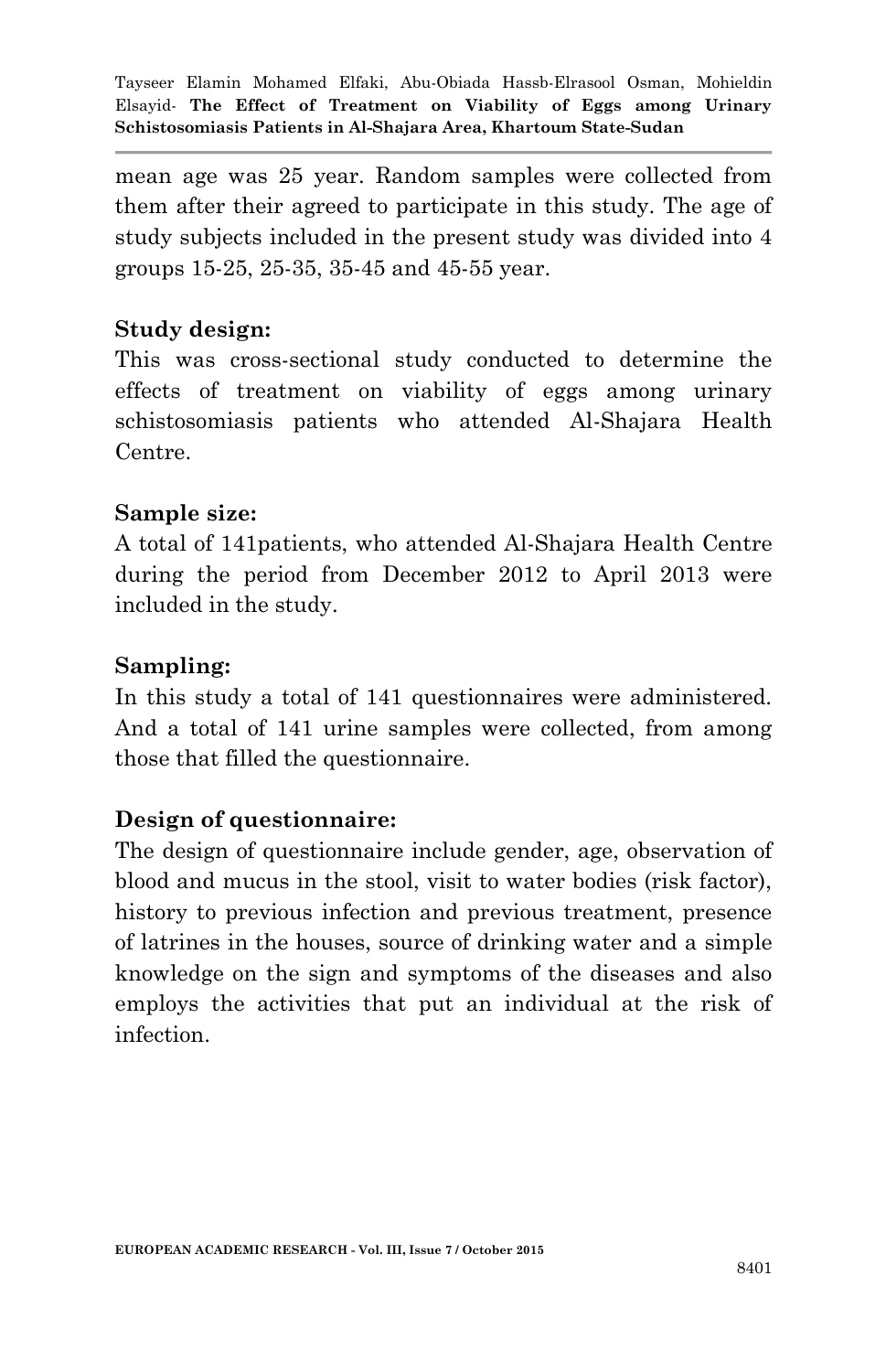## **PARASITOLOGICAL INVESTIGATIONS:**

### **Urine examination:**

After well mixing, 10ml of urine were transferred into conical tube and centrifuged at medium speed of approximately 5000 RPM for 3 minutes. Supernatant was discharged and the sediment was mixed and then transferred to slide and covered with cover glass, the prepration was examined microscopically using 10x objective lenses for search end 40x for identification, examined all the sediment and the number of egg were counted per 10 ml of urine.

### **Staining technique:**

After well mixing, 10ml of urine were transferred into conical tube and centrifuged at medium speed of approximately 5000 RPM for 3 minutes. Supernatant was discharged and the sediment was mixed and then transferred to slide, drop of methylene blue was added to a preparation and drop of trypan blue was added to another preparation and covered with cover glass, then viable and dead eggs were counted per 10 ml of urine.

# **DATA ANALYSIS:**

Data were analyzed using Statistical Package for Social Sciences (SPSS) under windows, version 15.0. Frequencies, mean, Chi square test statistical analysis were performed and the p values of less than 0.05 were considered statistically significant. Data were presented in tables after analysis using SPSS.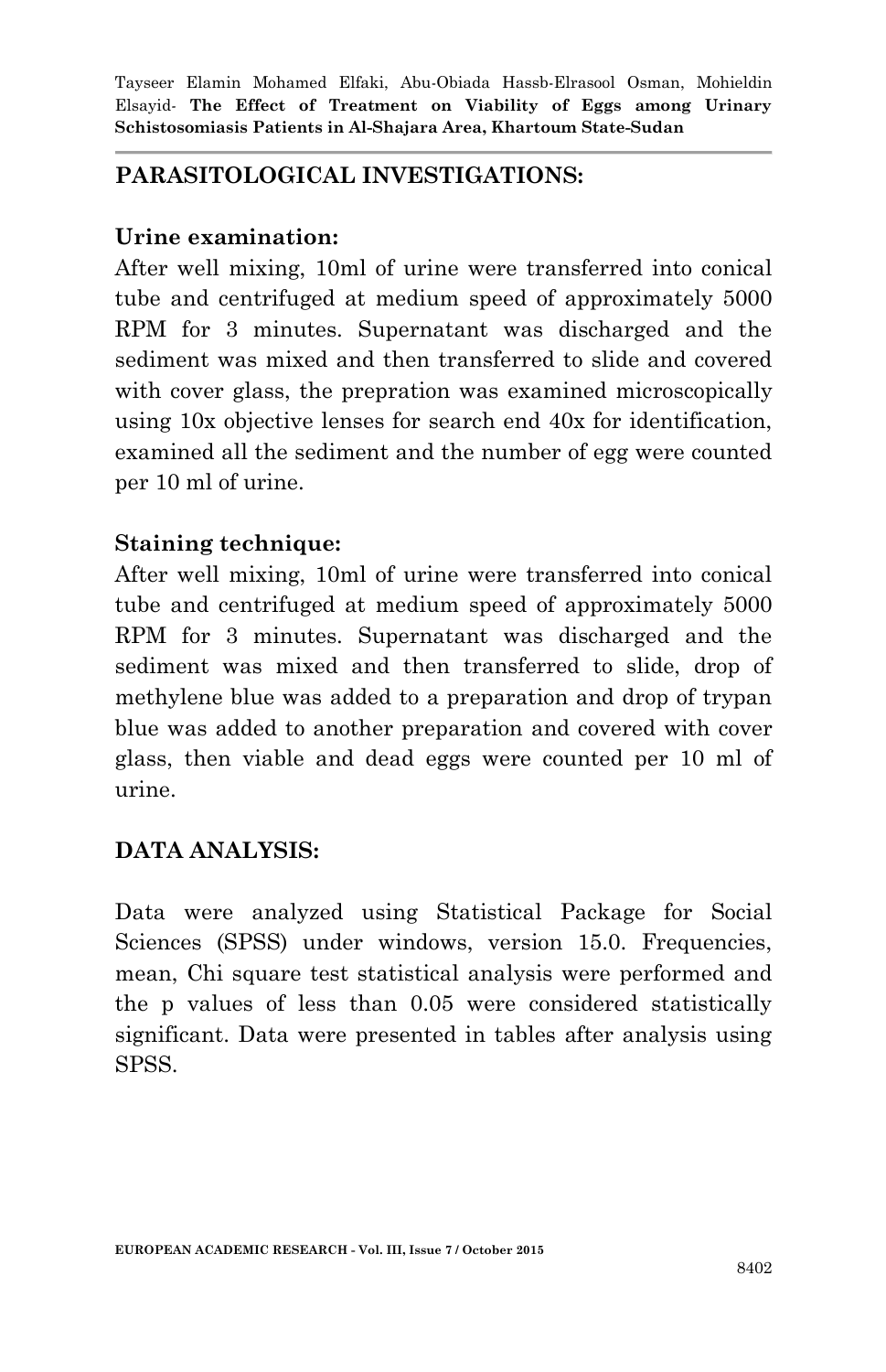## **Ethical approval:**

The study approved by College of Medical Laboratory Science-Sudan University of Science and Technology and an informed consent was obtained from all subjects included in this study.

## **RESULTS:**

The study was conducted on 141 subjects from Al-Shajara area with an age ranging between 15-55 years old and the mean age of 25 years, all of them were males. The surveyed populations were categorized into four age groups: (15-24), (25-34), (35-44) and (45-55) year. The frequency of each age group was 27 (36%), 32 (42.7%), 7 (9.3%), 3 (4%), 5 (6.7%) and 1 (1.3%) of the total population respectively. For detection of S.haematobium eggs 141 urine samples were collected, within these samples, 50 (35.46%) were found positive by wet preparation technique while 91(64.54%) were negative table (1). The intensity of infection was obtained by counting the number of S.haematobium eggs per 10ml of urine by using sedimentation technique table  $(2) \leq 50$  eggs per 10ml of urine presented as light infection and > 50 eggs per 10ml of urine as heavy infection table (3). Out of 141studied population, 46 (32.6%) had blood in their urine, among them, 42 (29.97%) were positive and 4 (2.84%) were negative and among 95 (61.4%) had no blood in their urine 8 (5.67%) were found to be positive and 87 (61.7%) were negative table (4). Chi-squire test was used to determine the relationship between intensity and haematuria  $(p=0.000)$ table (5) and to determine the relationship between intensity of infection and age groups of patients (p=0.337) table (6). Out of 50 positive cases, 32 (64%) with low level of education, 16 (32%) with medium education level and 2 (4%) with high education level table (7). Out of 50 positive cases, 31 (62%) had previous infection while 19 (38%) were infected for first time previous infection table (8). Chi-squire test was used to determine the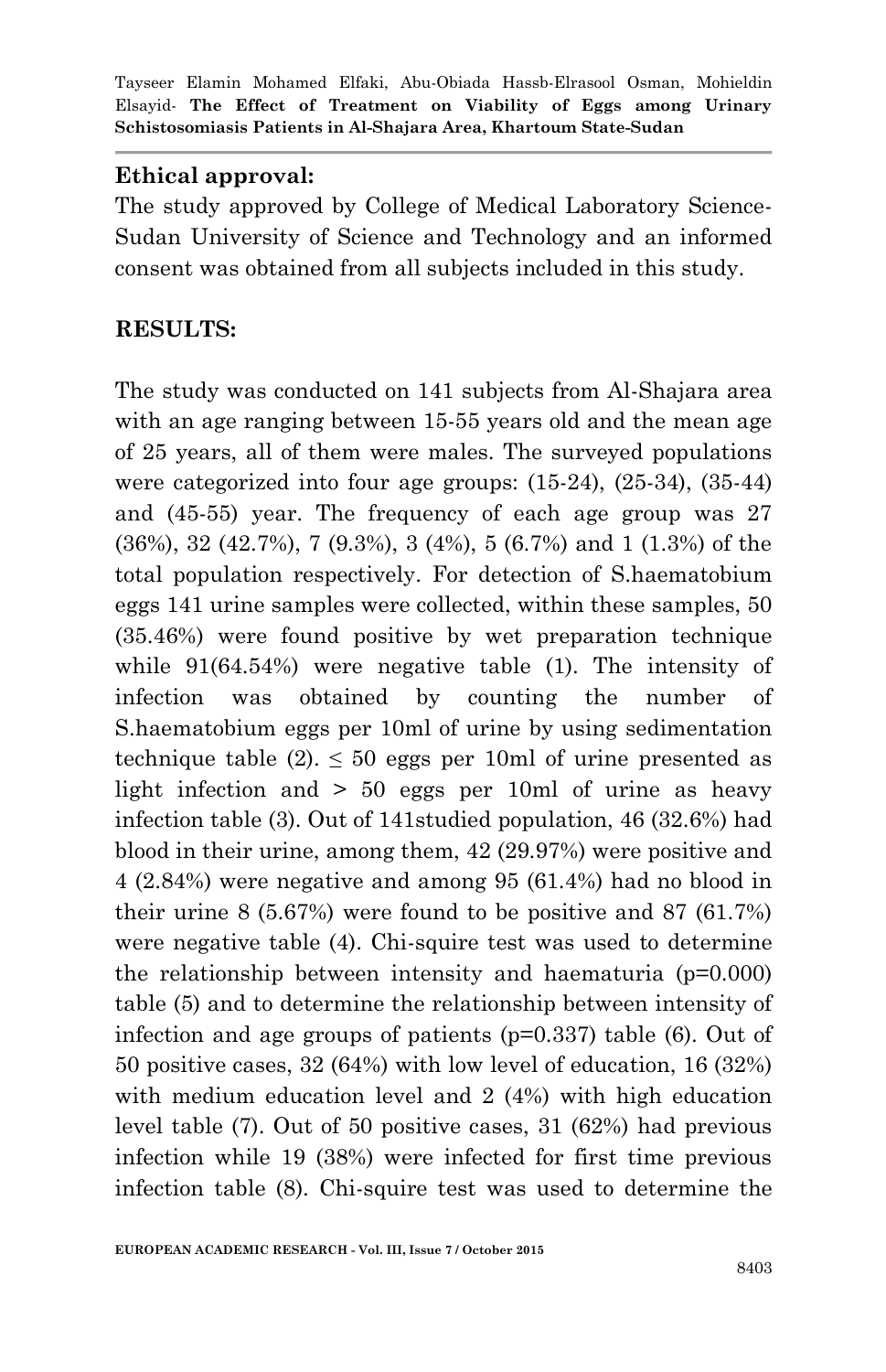relationship between intensity of infection and treatment (p=0.000) table (9) and to determine the relationship between intensity of infection and complete dose of treatment (p=0.000) table (10). Out of 50 positive cases, 39 (78%) had knowledge about disease while 11(22%) had no knowledge about disease table (11). Independent sample T test were used to determine the relationship between mean of viable and dead eggs and treatment  $(p=0.013)$  and  $(p=0.000)$  respectively table (12), to determine the relationship between mean of viable and dead eggs and complete of dose of treatment (p=0.003) and (p=0.000) respectively table (13) and to compare between methylene blue and trypan blue as viability stains ( $p=0.959$ ) and ( $p=0.927$ ) respectively table (14).

| <b>Samples</b> | Frequency | Percentage (%) |
|----------------|-----------|----------------|
| Positive       | 50        | 35.46%         |
| Negative       | 91        | 64.54%         |
| Total          | 141       | 100%           |

**Table (1): Overall prevalence of S.haematobium in study area**

| Range of eggs | Frequency      | Percentage (%) |
|---------------|----------------|----------------|
| $1 - 100$     | 19             | 38%            |
| 101-200       | 21             | 42%            |
| 201-300       | 6              | 12%            |
| 301-400       | $\overline{2}$ | $4\%$          |
| 401-500       |                | 2%             |
| 501-600       | $\Omega$       | $0\%$          |
| 601-700       |                | 2%             |
| Total         | 50             | 100%           |

**Table (2): Results of sedimentation technique**

**Table (3): Intensity of infection**

| Intensity of infection   Frequency |    | Percentage (%) |  |
|------------------------------------|----|----------------|--|
| Light                              |    | 22%            |  |
| Heavy                              | 39 | 78%            |  |
| Total                              | 50 | 100%           |  |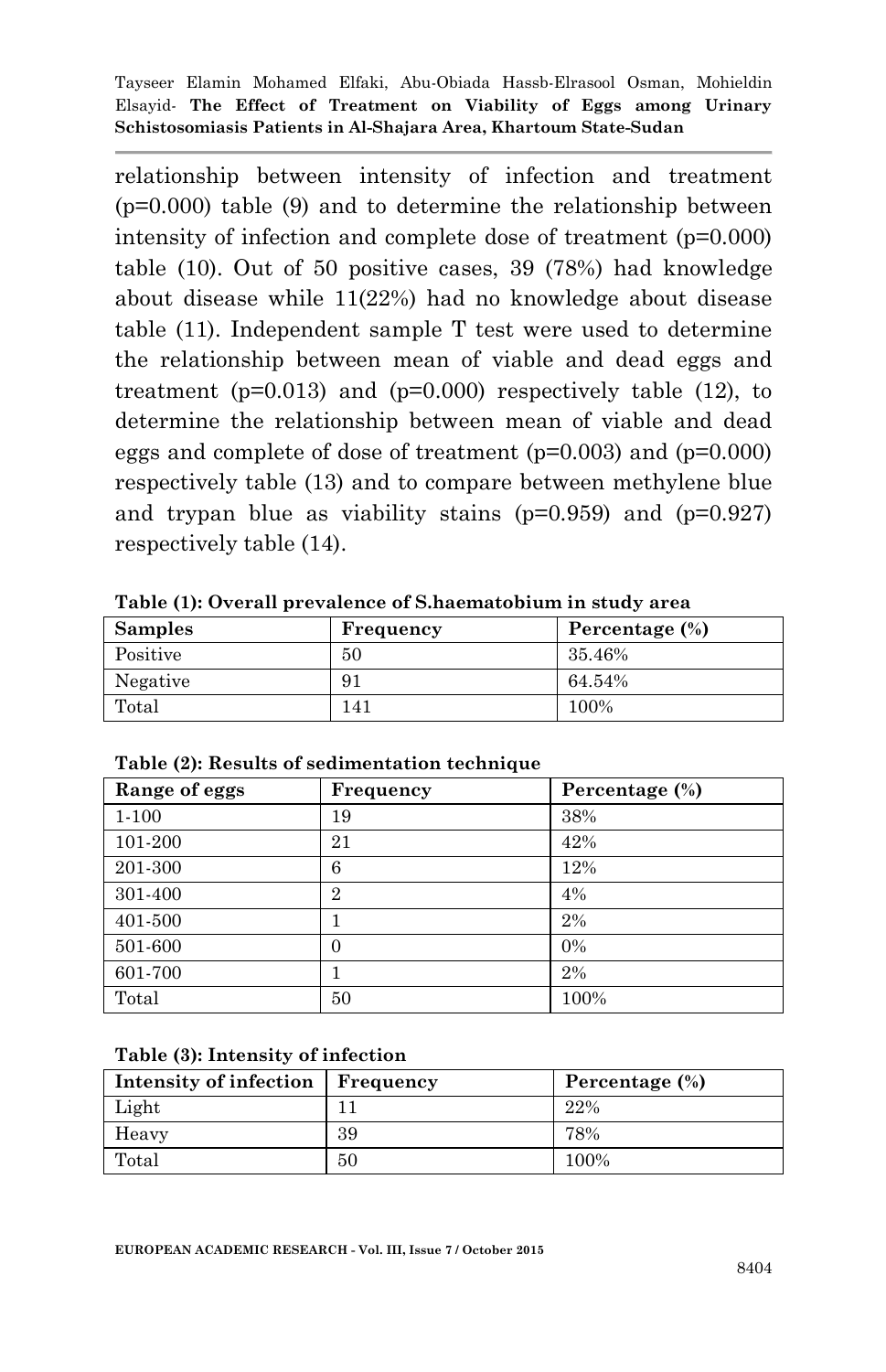| Table (4): Prevalence of S.haematobium among studied population |  |  |
|-----------------------------------------------------------------|--|--|
| with blood in their urine                                       |  |  |

| Result   | Haematuria        | Total   |                |             |     |
|----------|-------------------|---------|----------------|-------------|-----|
|          | Absent<br>Present |         |                |             |     |
|          | Number            | Percent | Number         | Percent (%) |     |
|          |                   | (%)     |                |             |     |
| Positive | 8                 | 5.67%   | 42             | 29.97%      | 50  |
| Negative | 87                | 61.7%   | $\overline{4}$ | 2.84%       | 91  |
| Total    | 95                | 67.4%   | 46             | 32.6%       | 141 |

#### **Table (5): Relationship between intensity of infection and haematuria**

| Haematuria           | Intensity of infection |       | Total  |
|----------------------|------------------------|-------|--------|
|                      | Heavy                  | Light |        |
| Present              | 37                     | 5     | 42     |
| Percent (%)          | 74.0%                  | 10.0% | 84.0%  |
| Absent               | $\overline{2}$         | 6     | 8      |
| Percent $(\%)$       | 4.0%                   | 12.0% | 16.0%  |
| Total                | 39                     | 11    | 50     |
| Percent (%) of total | 78.0%                  | 22.0% | 100.0% |

#### **Table (6): Relationship between intensity of infection and age groups**

| Intensity        |       | Age groups |       |                |        | р     |
|------------------|-------|------------|-------|----------------|--------|-------|
|                  | 15-25 | 25-35      | 35-45 | 45-55          |        | value |
| Light infection  | 10    |            |       | 0              | 11     |       |
| Percent $(\% )$  | 20.0% | 2.0%       | .0%   | .0%            | 22.0%  |       |
| Heavy infection  | 25    | 6          | 6     | $\overline{2}$ | 39     | 0.337 |
| Percent (%)      | 50.0% | 12.0%      | 12.0% | 4.0%           | 78.0%  |       |
| Total            | 35    | 7          | 6     | $\overline{2}$ | 50     |       |
| Percent of total | 70.0% | 14.0%      | 12.0% | 4.0%           | 100.0% |       |

#### **Table (7): Overall prevalence of** *S.haematobium* **according to level of education**

| Schistosomiasis | <b>Education level</b> |       | Total |        |
|-----------------|------------------------|-------|-------|--------|
|                 | high<br>medium<br>Low  |       |       |        |
| Positive        | 32                     |       |       | 50     |
| Percent $(\%)$  | 64.0%                  | 32.0% | 4.0%  | 100.0% |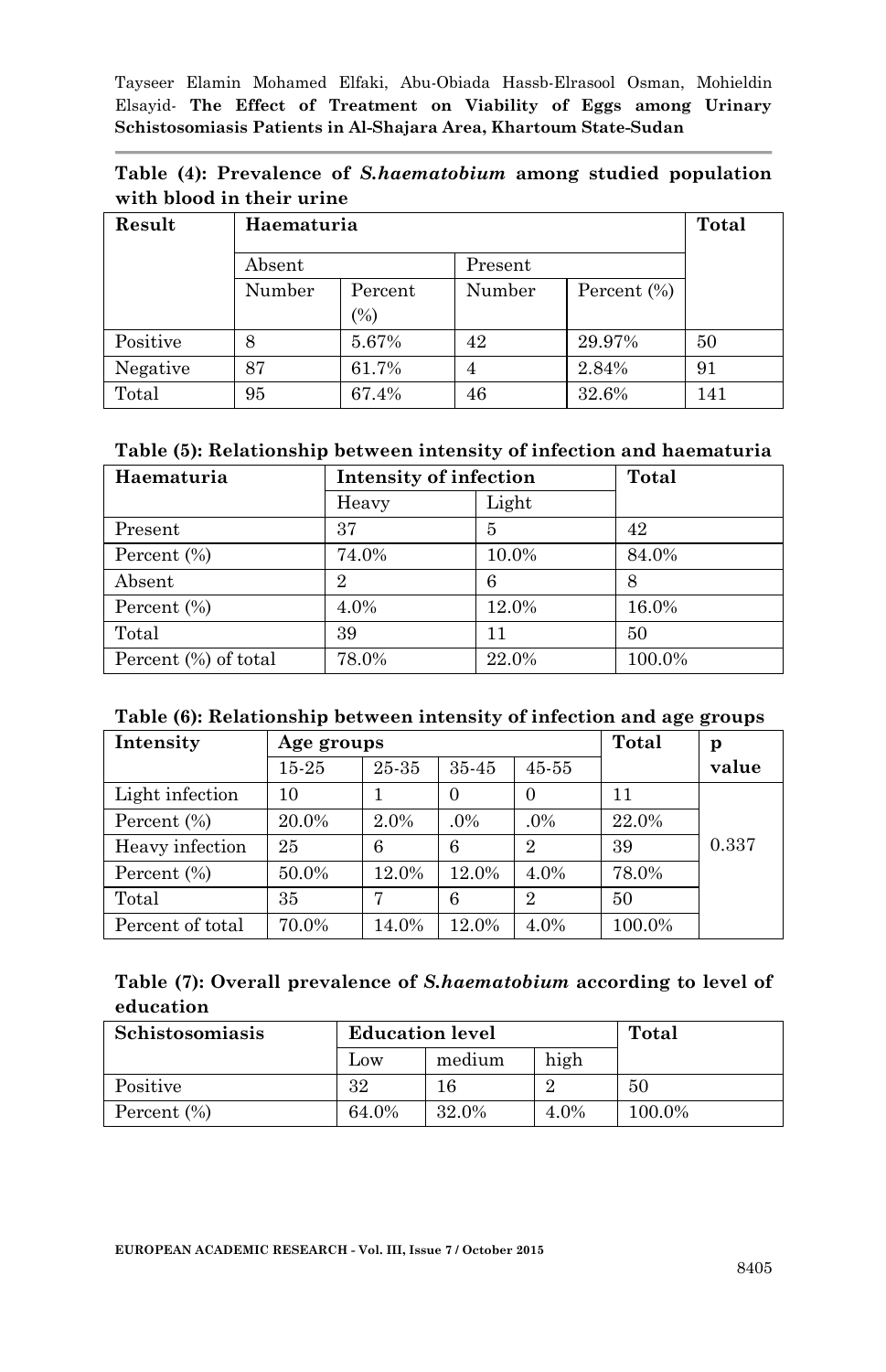|  |                       |  | Table (8): Overall prevalence of <i>S.haematobium</i> according to history |  |  |
|--|-----------------------|--|----------------------------------------------------------------------------|--|--|
|  | of previous infection |  |                                                                            |  |  |

| <b>Previous infection</b> | Frequency | Percentage (%) |  |
|---------------------------|-----------|----------------|--|
| Yes                       | 31        | 62             |  |
| No                        | ΙC        | 38             |  |
| Total                     | 50        | 100            |  |

#### **Table (9): Relationship between intensity of infection and treatment**

| Treatment         | Intensity |       | Total  |
|-------------------|-----------|-------|--------|
|                   | Light     | Heavy |        |
| Yes               | 8         | 3     | 11     |
| Percentage $(\%)$ | 16.0%     | 6.0%  | 22.0%  |
| $\rm No$          | З         | 36    | 39     |
| Percentage $(\%)$ | $6.0\%$   | 72.0% | 78.0%  |
| Total             | 11        | 39    | 50     |
| Percentage $(\%)$ | 22.0%     | 78.0% | 100.0% |

#### **Table (10): Relationship between intensity and complete dose of treatment**

| Complete dose     | Intensity |        | Total  |
|-------------------|-----------|--------|--------|
|                   | Light     | Heavy  |        |
| Yes               | 5         | 0      | 5      |
| Percentage $(\%)$ | 10.0%     | $.0\%$ | 10.0%  |
| No                | 6         | 39     | 45     |
| Percentage $(\%)$ | 12.0%     | 78.0%  | 90.0%  |
| Total             | 11        | 39     | 50     |
| Percentage $(\%)$ | 22.0%     | 78.0%  | 100.0% |

|  |                                 | Table (11): Overall prevalence of S.haematobium according to |  |
|--|---------------------------------|--------------------------------------------------------------|--|
|  | knowledge about schistosomiasis |                                                              |  |

| Knowledge | Frequency | Percentage (%) |
|-----------|-----------|----------------|
| Yes       | 39        | 78%            |
| No        |           | 22%            |
| Total     | 50        | 100%           |

#### **Table (12): Relationships between mean of viable and dead eggs and treatment**

| Eggs<br>stain | by | viable | Treatment | Frequency | Mean  |
|---------------|----|--------|-----------|-----------|-------|
| Viable        |    |        | Yes       |           | 56.23 |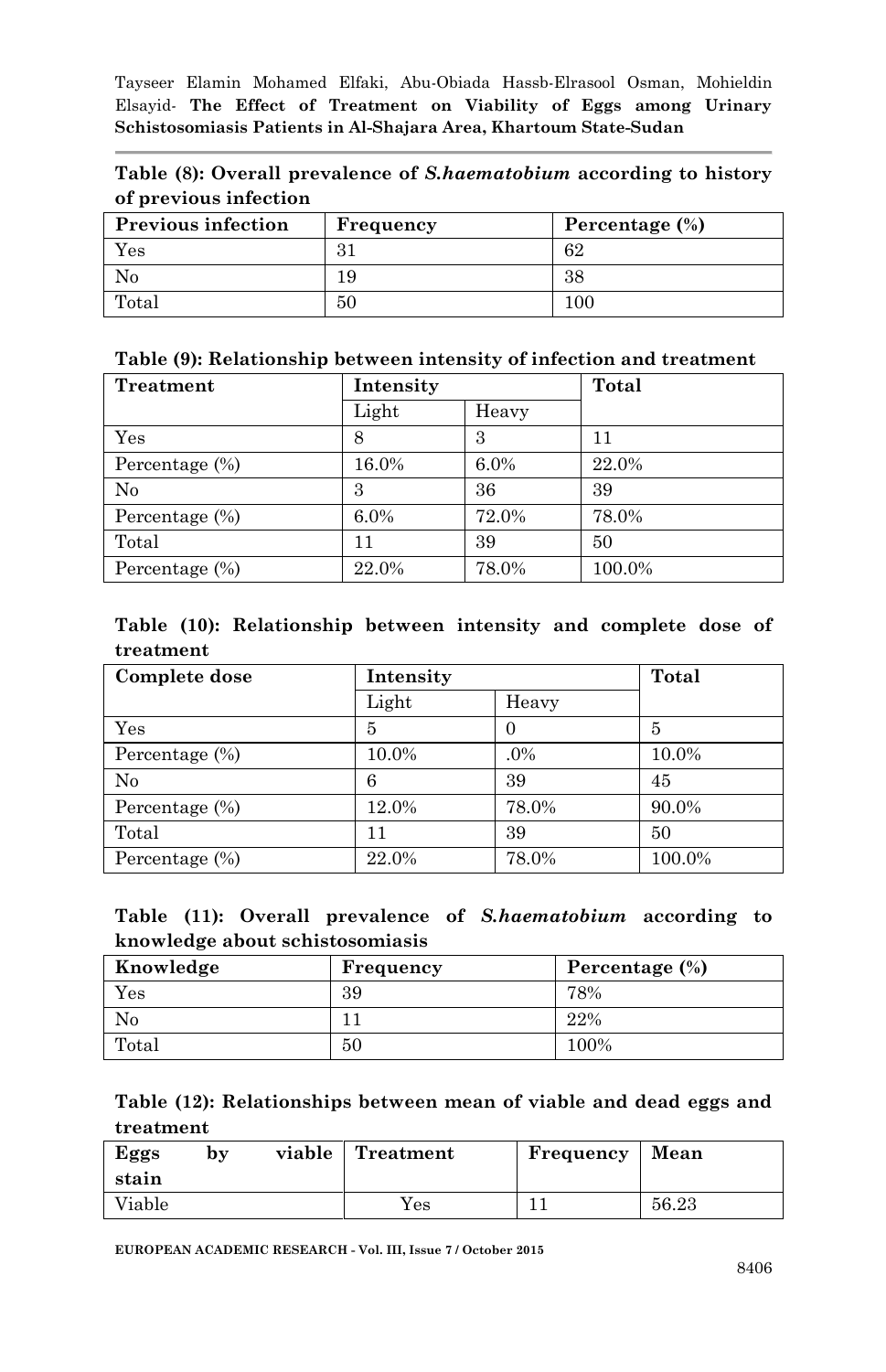|      | No       | 39 | 132.06 |
|------|----------|----|--------|
| Dead | Yes      | ∸∸ | 27.58  |
|      | $\rm No$ | 39 | 13.42  |

#### **Table (13): Relationship between mean of viable and dead eggs and complete of dose of treatment**

| Eggs   | $\mathbf{b} \mathbf{v}$ | viable | complete  | Frequency | Mean   |
|--------|-------------------------|--------|-----------|-----------|--------|
| stain  |                         |        | dose      |           |        |
| Viable |                         |        | $\rm Yes$ | 5         | 46.50  |
|        |                         |        | $\rm No$  | 45        | 123.03 |
| Dead   |                         |        | $\rm Yes$ | 5         | 35.40  |
|        |                         |        | No        | 45        | 14.58  |

**Table (14): Comparison between methylene blue and trypan blue as viability stains**

| Method         | Eggs       | Mean   |
|----------------|------------|--------|
| Methylene blue | Viable     | 116.04 |
|                | Dead       | 16.82  |
| Trypan blue    | Viable     | 114.72 |
|                | $\rm Dead$ | 16.50  |

### **DISCUSSION:**

Schistosomes are parasitic, trematode worms with a complicated life cycle using mammals as the final host in which large amounts of eggs, the cause of almost all symptoms, are produced by the adult female worm. More than a billion people are affected by schistosomiasis, a disease widely spread in the tropical belt of the world where about third of the world's population live. More than 200 million are infected where and up to 800 million daily at risk to become infected (5). Testing viability of eggs is important in determining the stage of infection. In some long standing infections, dead eggs may be found in feces. Viability may be determined by direct examination of the eggs or inducing the eggs to hatch (6). The presence of living miracidia within the eggs indicates an active infection that may require therapy. After patient take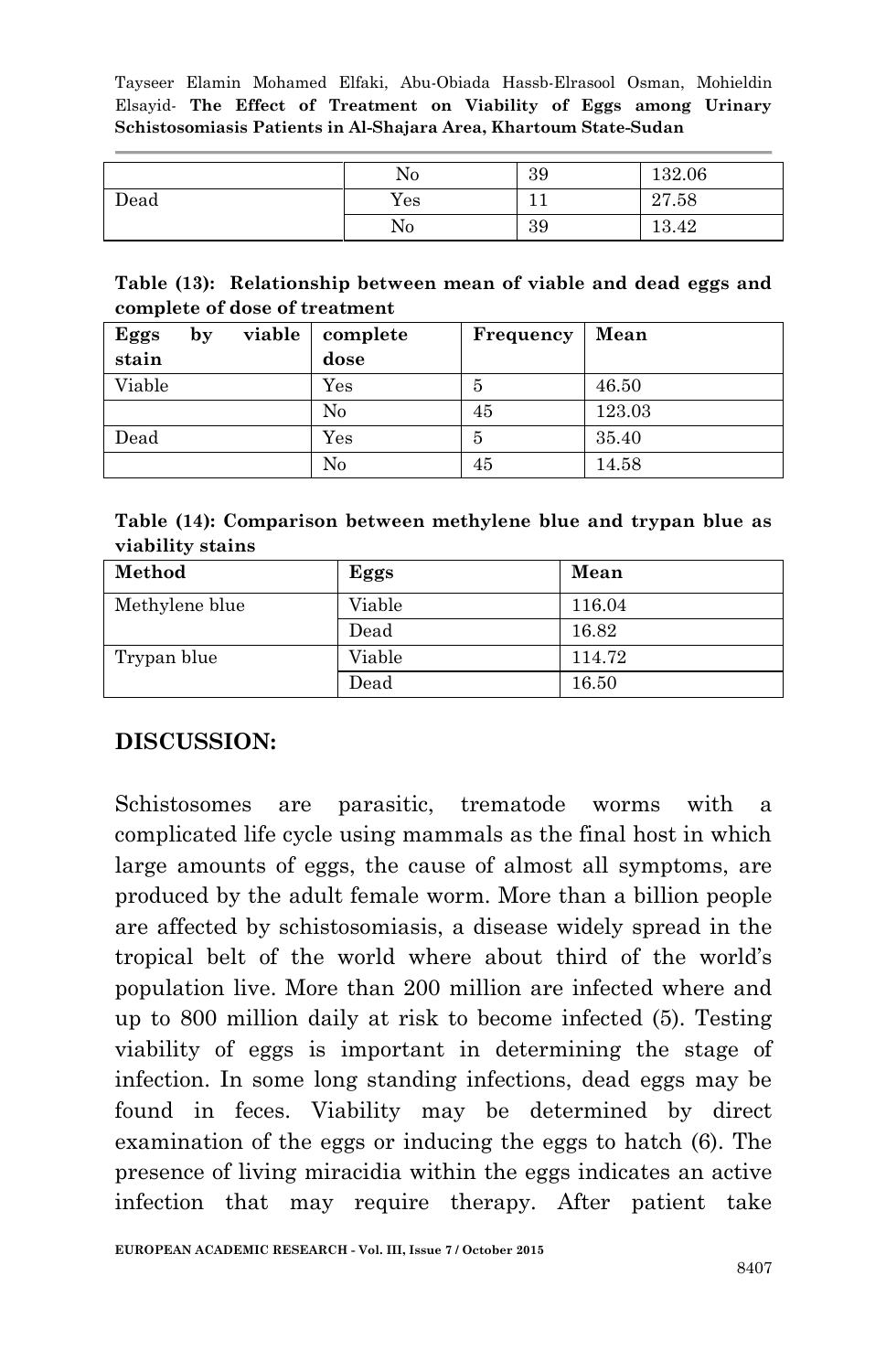treatment must be followed to evaluate the efficiency of drugs. So, this study was conducted to evaluate the effect of treatment on number of viable and dead eggs of S.haematobium; for this purpose 50 positive samples were examined by viable stain (methylene blue and trypan blue) to show viable and dead eggs. In this study statistical tests were used, the p value is (0.05), less than 0.05 is significant and more than 0.05 is insignificant. So all p value get from results compared with 0.05. The prevalence of S.haematobium infection in Al-Shajara area was 35.46% due direct contact with water infested with snails of S.haematobium so the intensity of infection showed 39 (78%) was heavy while 11 (22%) was light infection this also showed that 31 (62%) of patients have previous infection while 19 (38%) were infected for first time. This study showed that the mean number of viable eggs in treated patients was lower than the mean number of viable eggs in untreated patients (p=0.013) and the mean number of dead eggs in treated patients was higher than the mean number of dead eggs in untreated patients (p=0.000) this result is similar to of result of (Braun and Southgate, 2001) which carried out in South Africa. This study showed that the complete dose of treatment decrease the mean number of viable eggs (p=0.003) and increase the mean number of dead eggs (p=0.000). Also this study showed that no difference between trypan blue and methylene blue in determine viability of eggs ( $p=0.927$ ) and ( $p=0.959$ ) respectively. This study showed that there is association between intensity of infection and presence of hematuria (p=0.000) and there is no association between age groups and intensity of infection (p=0.337). This study also showed association between intensity of infection and treatment and complete dose of it (p=0.000) for both. Out of 50 patients 39 (78%) had knowledge about schistosomiasis while 11 (22%) had no knowledge about disease also the majority of them with low education level 32 (64%) and